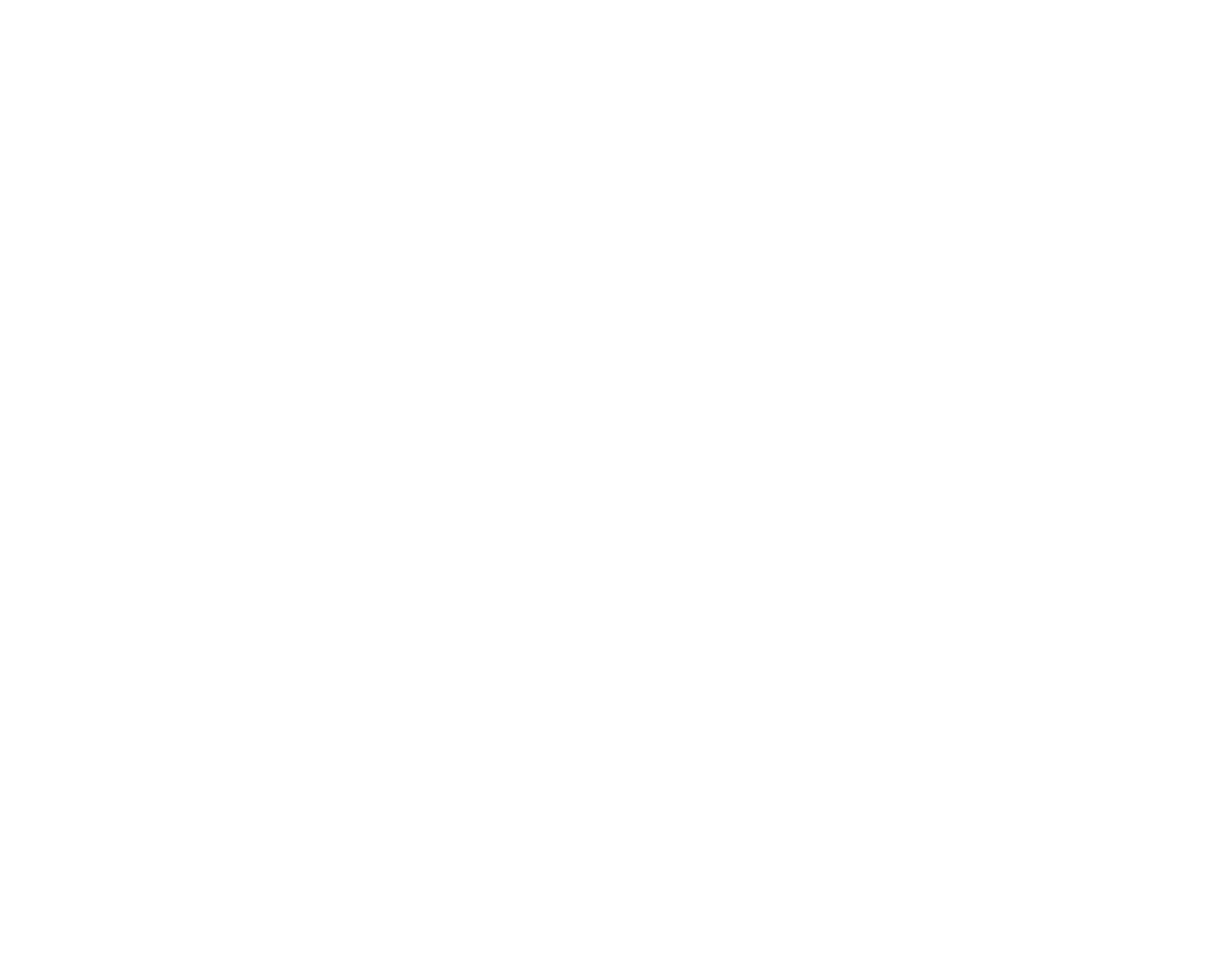|             | <b>General Services</b>                              |               |                                              |          |          |         |         |                  |              |              |  |
|-------------|------------------------------------------------------|---------------|----------------------------------------------|----------|----------|---------|---------|------------------|--------------|--------------|--|
| 5021202000  | <b>Janitorial Services</b>                           | <b>GMS</b>    | <b>Direct Contracting</b>                    | N/A      | N/A      | Jan-Dec | Jan-Dec | GoP              | 264,000.00   | 264,000.00   |  |
| 5021203000  | <b>Security Services</b>                             | <b>GMS</b>    | Competitive Bidding                          | Dec 2020 | Dec 2020 | January | January | GoP              | 575,000.00   | 575,000.00   |  |
| 50212990-99 | <b>Other General Services</b>                        | <b>GMS</b>    | NP-53.9 - Small Value Procurement            | N/A      | N/A      | Jan-Dec | Jan-Dec | GoP              | 396,000.00   | 396,000.00   |  |
|             |                                                      |               |                                              |          |          |         |         | SUB-TOTAL        | 1,235,000.00 | 1,235,000.00 |  |
|             | <b>Professional Services</b>                         |               |                                              |          |          |         |         |                  |              |              |  |
| 5021101000  | <b>Legal Services</b>                                | <b>AJDP</b>   | <b>Direct Contracting</b>                    | N/A      | N/A      | Jan-Dec | Jan-Dec | GoP              | 40,000.00    | 40,000.00    |  |
| 5021102000  | <b>Auditing Services</b>                             | <b>GMS</b>    | <b>Direct Contracting</b>                    | N/A      | N/A      | Jan-Dec | Jan-Dec | GoP              | 20,000.00    | 20,000.00    |  |
| 5021199000  | Other Professional Services                          | <b>GMS</b>    | <b>Direct Contracting</b>                    | N/A      | N/A      | Jan-Dec | Jan-Dec | GoP              | 792,000.00   | 792,000.00   |  |
| 5021199000  | Other Professional Services                          | LTSP          | <b>Direct Contracting</b>                    | N/A      | N/A      | Jan-Dec | Jan-Dec | GoP              | 480,000.00   | 480,000.00   |  |
| 5021199000  | <b>Other Professional Services</b>                   | AJDP          | <b>Direct Contracting</b>                    | N/A      | N/A      | Jan-Dec | lan-Dec | GoP              | 236,000.00   | 236,000.00   |  |
| 5021199000  | <b>Other Professional Services</b>                   | ARBDSP        | <b>Direct Contracting</b>                    | N/A      | N/A      | Jan-Dec | Jan-Dec | GoP              | 132,000.00   | 132,000.00   |  |
|             |                                                      |               |                                              |          |          |         |         | <b>SUB-TOTAL</b> | 1,700,000.00 | 1,700,000.00 |  |
|             | <b>Repairs and Maintenance</b>                       |               |                                              |          |          |         |         |                  |              |              |  |
| 50213040-01 | <b>Buildings</b>                                     | <b>GMS</b>    | NP-53.9 - Small Value Procurement            | N/A      | N/A      | Jan-Dec | Jan-Dec | GoP              | 300,000.00   | 300,000.00   |  |
| 50213050-02 | Office Equipment                                     | <b>GMS</b>    | Shopping                                     | N/A      | N/A      | Jan-Dec | lan-Dec | GoP              | 75,000.00    | 75,000.00    |  |
| 50213050-02 | Office Equipment                                     | <b>LTSP</b>   | Shopping                                     | N/A      | N/A      | Jan-Dec | lan-Dec | GoP              | 65,000.00    | 65,000.00    |  |
| 50213050-03 | <b>ICT Equipment</b>                                 | <b>GMS</b>    | Shopping                                     | N/A      | N/A      | Jan-Dec | lan-Dec | GoP              | 50,000.00    | 50.000.00    |  |
| 50213050-03 | <b>ICT Equipment</b>                                 | LTSP          | Shopping                                     | N/A      | N/A      | Jan-Dec | lan-Dec | GoP              | 30,000.00    | 30,000.00    |  |
| 50213050-03 | <b>ICT</b> Equipment                                 | <b>ARBDS</b>  | Shopping                                     | N/A      | N/A      | Jan-Dec | Jan-Dec | GoP              | 10,000.00    | 10,000.00    |  |
| 50213210-02 | <b>Motor Vehicles</b>                                | <b>GMS</b>    | NP-53.9 - Small Value Procurement N/A        |          | N/A      | Jan-Dec | Jan-Dec | GoP              | 1,371,000.00 | 1,371,000.00 |  |
|             |                                                      |               |                                              |          |          |         |         | <b>SUB-TOTAL</b> | 1.901.000.00 | 1,901,000.00 |  |
|             | <b>Financial Assistance/Subsidy</b>                  |               |                                              |          |          |         |         |                  |              |              |  |
| 5021499000  | Subsidies-Others                                     |               | ARBDSP NP-53.9 - Small Value Procurement N/A |          | N/A      | Jan-Dec | Jan-Dec | GoP              | 3,830,000.00 | 3,830,000.00 |  |
|             |                                                      |               |                                              |          |          |         |         | SUB-TOTAL        | 3,830,000.00 | 3,830,000.00 |  |
|             | Taxes, Insurance Premiums and Other Fees             |               |                                              |          |          |         |         |                  |              |              |  |
| 50215010-01 | Taxes, Duties and Licenses                           | <b>GMS</b>    | NP-53.5 Agency-to-Agency                     | N/A      | N/A      | Jan-Dec | Jan-Dec | GoP              | 45,000.00    | 45,000.00    |  |
| 5021502000  | <b>Fidelity Bond Premiums</b>                        | <b>GMS</b>    | NP-53.5 Agency-to-Agency                     | N/A      | N/A      | Jan-Dec | Jan-Dec | GoP              | 70,000.00    | 70,000.00    |  |
| 5021503000  | Insurances                                           | <b>GMS</b>    | NP-53.5 Agency-to-Agency                     | N/A      | N/A      | Jan-Dec | Jan-Dec | GoP              | 120,000.00   | 120,000.00   |  |
|             |                                                      |               |                                              |          |          |         |         | <b>SUB-TOTAL</b> | 235,000.00   | 235,000.00   |  |
|             | <b>Printing and Publications Expenses</b>            |               |                                              |          |          |         |         |                  |              |              |  |
| 5029902000  | Printing and Publication                             | <b>GMS</b>    | NP-53.9 - Small Value Procurement            | N/A      | N/A      | Jan-Dec | Jan-Dec | GoP              | 18,000.00    | 18,000.00    |  |
| 5029902000  | Printing and Publication                             | LTSP          | NP-53.9 - Small Value Procurement            | N/A      | N/A      | Jan-Dec | Jan-Dec | GoP              | 30,000.00    | 30,000.00    |  |
| 5029902000  | Printing and Publication                             | AJDP          | NP-53.9 - Small Value Procurement            | N/A      | N/A      | Jan-Dec | Jan-Dec | GoP              | 50,000.00    | 50,000.00    |  |
| 5029902000  | Printing and Publication                             | <b>ARBDSP</b> | NP-53.9 - Small Value Procurement            | N/A      | N/A      | Jan-Dec | Jan-Dec | GoP              | 74,000.00    | 74,000.00    |  |
|             |                                                      |               |                                              |          |          |         |         | <b>SUB-TOTAL</b> | 172,000.00   | 172,000.00   |  |
|             | <b>Representation Expenses</b>                       |               |                                              |          |          |         |         |                  |              |              |  |
| 5029903000  | <b>Representation Expenses</b>                       | <b>GMS</b>    | NP-53.9 - Small Value Procurement            | N/A      | N/A      | Jan-Dec | Jan-Dec | GoP              | 150,000.00   | 150,000.00   |  |
| 5029903000  | <b>Representation Expenses</b>                       | LTSP          | NP-53.9 - Small Value Procurement            | N/A      | N/A      | Jan-Dec | Jan-Dec | GoP              | 220,000.00   | 220,000.00   |  |
| 5029903000  | <b>Representation Expenses</b>                       | AJDP          | NP-53.9 - Small Value Procurement            | N/A      | N/A      | Jan-Dec | Jan-Dec | GoP              | 256,000.00   | 256,000.00   |  |
| 5029903000  | <b>Representation Expenses</b>                       | ARBDSP        | NP-53.9 - Small Value Procurement            | N/A      | N/A      | Jan-Dec | Jan-Dec | GoP              | 478,000.00   | 478,000.00   |  |
|             |                                                      |               |                                              |          |          |         |         | SUB-TOTAL        | 1,104,000.00 | 1,104,000.00 |  |
|             | <b>Transportation and Delivery Services Expenses</b> |               |                                              |          |          |         |         |                  |              |              |  |
| 5029904000  | <b>Transportation and Delivery Services</b>          |               | <b>ARBDSP</b> Direct Contracting             | N/A      | N/A      | Jan-Dec | Jan-Dec | GoP              | 100,000.00   | 100,000.00   |  |
|             |                                                      |               |                                              |          |          |         |         | SUB-TOTAL        | 100,000.00   | 100,000.00   |  |
|             | <b>Rent/ Lease Expenses</b>                          |               |                                              |          |          |         |         |                  |              |              |  |
| 50299050-01 | Rent/ Lease- Buildings                               | <b>GMS</b>    | NP-53.10 Lease of Real Property and Dec 2021 |          | Dec 2021 | January | January | GoP              | 960,000.00   | 960,000.00   |  |
|             |                                                      |               |                                              |          |          |         |         | SUB-TOTAL        | 960,000.00   | 960,000.00   |  |
|             | <b>Training Expenses</b>                             |               |                                              |          |          |         |         |                  |              |              |  |
| 50202010-02 | General Management & Supervision                     | <b>GMS</b>    | NP-53.9 - Small Value Procurement N/A        |          | N/A      | Jan-Dec | Jan-Dec | GoP              | 75,000.00    | 75,000.00    |  |
|             |                                                      |               |                                              |          |          |         |         |                  |              |              |  |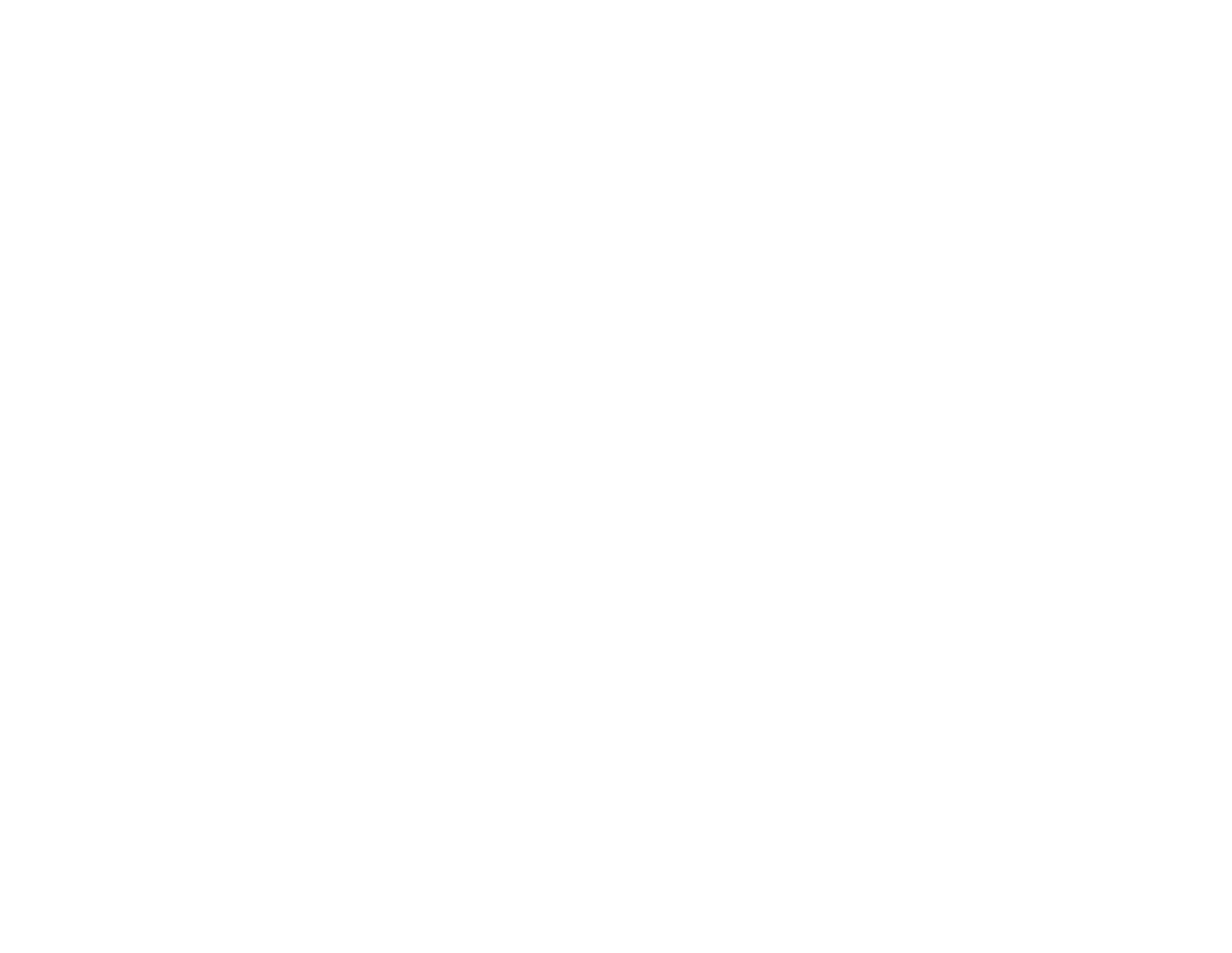| 50202010-02 | Adjudication of Agrarian Reform Cases                                                                   | <b>AJDP</b> | NP-53.9 - Small Value Procurement N/A        |     | N/A |         | Jan-Dec Jan-Dec GoP |                     | 50.000.00     | 50,000.00     |  |
|-------------|---------------------------------------------------------------------------------------------------------|-------------|----------------------------------------------|-----|-----|---------|---------------------|---------------------|---------------|---------------|--|
| 50202010-02 | Provision of Agrarian Legal Assistance                                                                  | <b>AJDP</b> | NP-53.9 - Small Value Procurement N/A        |     | N/A | Jan-Dec | Jan-Dec GoP         |                     | 75,000.00     | 75,000,00     |  |
| 50202010-02 | Supervision and Management for delivery of support service ARBDSP NP-53.9 - Small Value Procurement N/A |             |                                              |     | N/A | Jan-Dec | Jan-Dec GoP         |                     | 83,000.00     | 83,000.00     |  |
| 50202010-02 | Social Infrastructure Building                                                                          |             | ARBDSP NP-53.9 - Small Value Procurement N/A |     | N/A |         | Jan-Dec Jan-Dec GoP |                     | 285,000.00    | 285,000.00    |  |
| 50202010-02 | Enterprise Development & Economic Support                                                               |             | ARBDSP NP-53.9 - Small Value Procurement N/A |     | N/A |         | Jan-Dec Jan-Dec GoP |                     | 321,000.00    | 321,000.00    |  |
| 50202010-02 | Climate Resilient Farm Productivity Support                                                             |             | ARBDSP NP-53.9 - Small Value Procurement N/A |     | N/A |         | Jan-Dec Jan-Dec GoP |                     | 60.000.00     | 60.000.00     |  |
|             |                                                                                                         |             |                                              |     |     |         |                     | <b>SUB-TOTAL</b>    | 949.000.00    | 949.000.00    |  |
|             | <b>Survey, Research and Development Expenses</b>                                                        |             |                                              |     |     |         |                     |                     |               |               |  |
| 5020701000  | <b>Survey Expenses</b>                                                                                  | <b>LTSP</b> | <b>Direct Contracting</b>                    | N/A | N/A | Jan-Dec | Jan-Dec GoP         |                     | 900,000.00    | 900,000.00    |  |
|             |                                                                                                         |             |                                              |     |     |         |                     | <b>SUB-TOTAL</b>    | 900.000.00    | 900.000.00    |  |
|             |                                                                                                         |             |                                              |     |     |         |                     | <b>IGRAND TOTAL</b> | 19.855.000.00 | 19,855,000.00 |  |

Prepared by: example a manufacturer of the commending Approval: Approval: Approved by: Approved by: Approved by:

**JESIEL R. ROMANO ATTY. MARDOVIC DODGE D. BENEGIAN II LEONCIO C. BAUTISTA, JR.** AO IV/ BAC Secretariat Member **Attorney V** / BAC Chairperson **PARPO II/ Head of the Procuring Entity** PARPO II/ Head of the Procuring Entity

**C** and the contract of the contract of the contract of the contract of the contract of the contract of the contract of the contract of the contract of the contract of the contract of the contract of the contract of the co